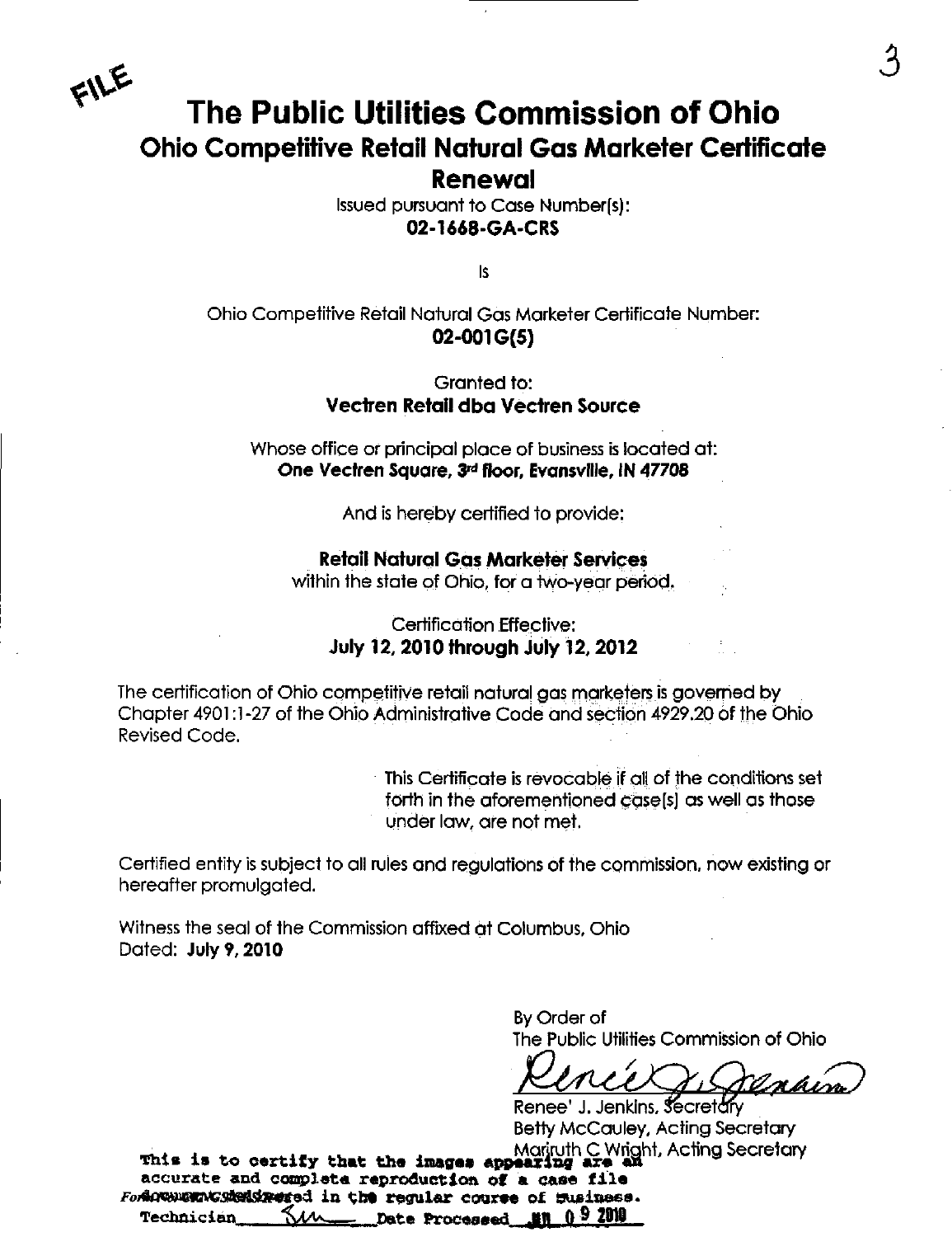CASE NUMBER: 02-1668-GA-CRS CASE DESCRIPTION: VECTREN RETAIL LLC DATE OF SERVICE: 7/9/2010 DOCUMENT SIGNED ON:  $7/9$  12010

Sign Here:  $\mathcal{L}\mathcal{L}\ell\ell\ell\ell\ell\ell$ 

#### APPLICANT

#### PARTY OF RECORD ATTORNEY

ONE VECTREN SQUARE EVANSVILLE,IN 47708 COLUMBUS,OH 43215 Phone:(812) 491-4282 Phone:614-719-2841 Fax:(812) 491-4287 Fax:614-469-4653 Email:lfriedeman@vectren.com Email:ghummel@mwncmh.com

# VECTREN RETAIL, LLC \*HUMMEL, GRETCHEN J. MS LAWRENCE K. FRIEDEMAN, V. MCNEES WALLACE & NURICK LLC 3RD FLOOR 21 E. STATE STREET, 17TH FLOOR